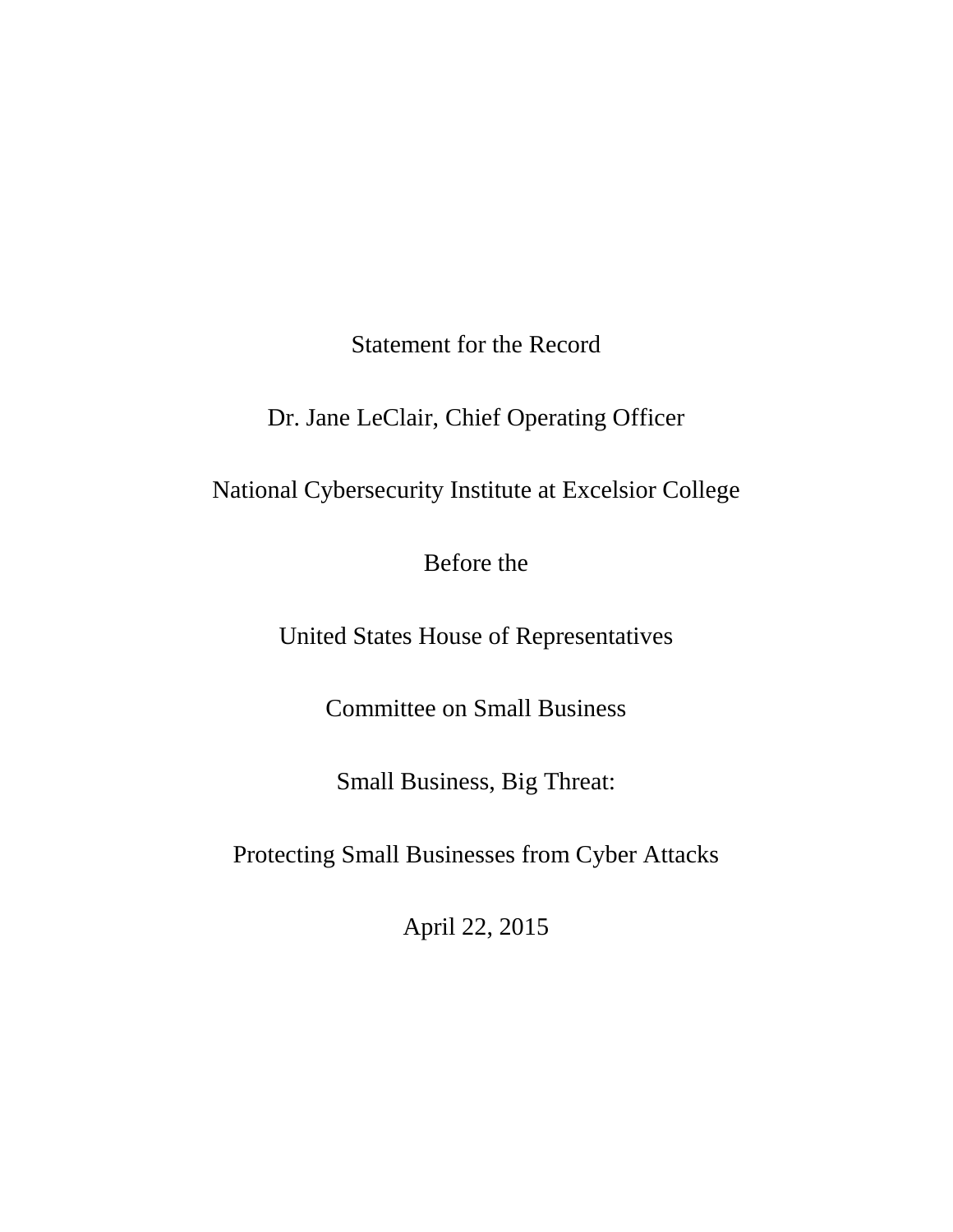Mr. Chairman and members of the Committee, on behalf of the National Cybersecurity Institute at Excelsior College I appreciate the opportunity to address you and provide a statement for today's hearing. The National Cybersecurity Institute is dedicated to increasing knowledge in the cybersecurity discipline and assists small businesses (SMB's) to better understand and meet the challenges in today's digital world. My name is Dr. Jane LeClair, and I am the Chief Operating Officer of the National Cybersecurity Institute located in Washington, D.C.

SMB's are challenged both by the ability and the desire to secure themselves against cyber threats which makes them uniquely vulnerable to cyber attacks. Fifty percent of SMB's have been the victims of cyber attack and over 60 percent of those attacked go out of business. Often SMB's do not even know they have been attacked until it is too late. SMB's are under attack from many avenues including social engineering, the internet of things, insider threat, weak passwords and cyber theft through weak payment systems. Mobile devices and the lack of formal cyber plans and policies spell trouble. Infections brought in through browsers pose a threat, and finally, outdated technology and poor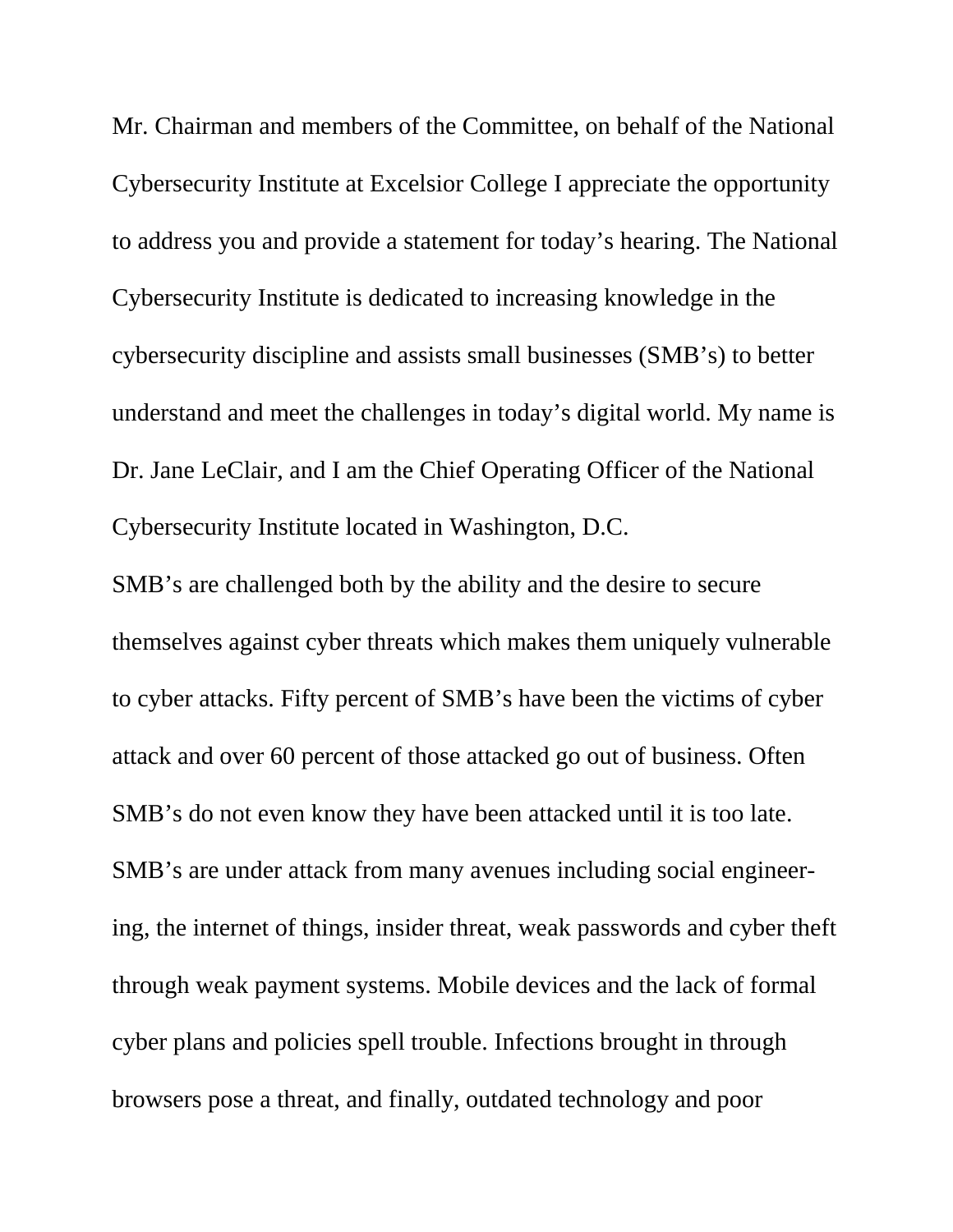maintenance top the list of problems. SMB's are characterized by central management focused around the owner, with lack of a specialized IT or cyber staff, inadequate control systems, and day-to-day rather long term planning for asset protection. Almost 70% of SMB's manage their own websites, use the Internet for sales, social media, marketing, and a host of other needs. SMB's have resource constraints and often ignore cybersecurity in favor of day-to-day operations or other financial needs. Yet SMB's remain a gateway to gain access to clients, business partners, donors, and contractors working with the SMB . . . a backdoor into many large organizations. These organizations frequently lack the knowledge needed to develop and implement a cyber policy or the expertise to develop a response strategy. Surprisingly, 96% of the attacks on SMB's were fundamentally basic attacks. SMB's need employees trained in networking, operating systems and multiple layers of security. Otherwise, who's watching for signs of an attack and making sure the operating systems are properly patched? Who's responsible for regular backups and reviewing system logs?